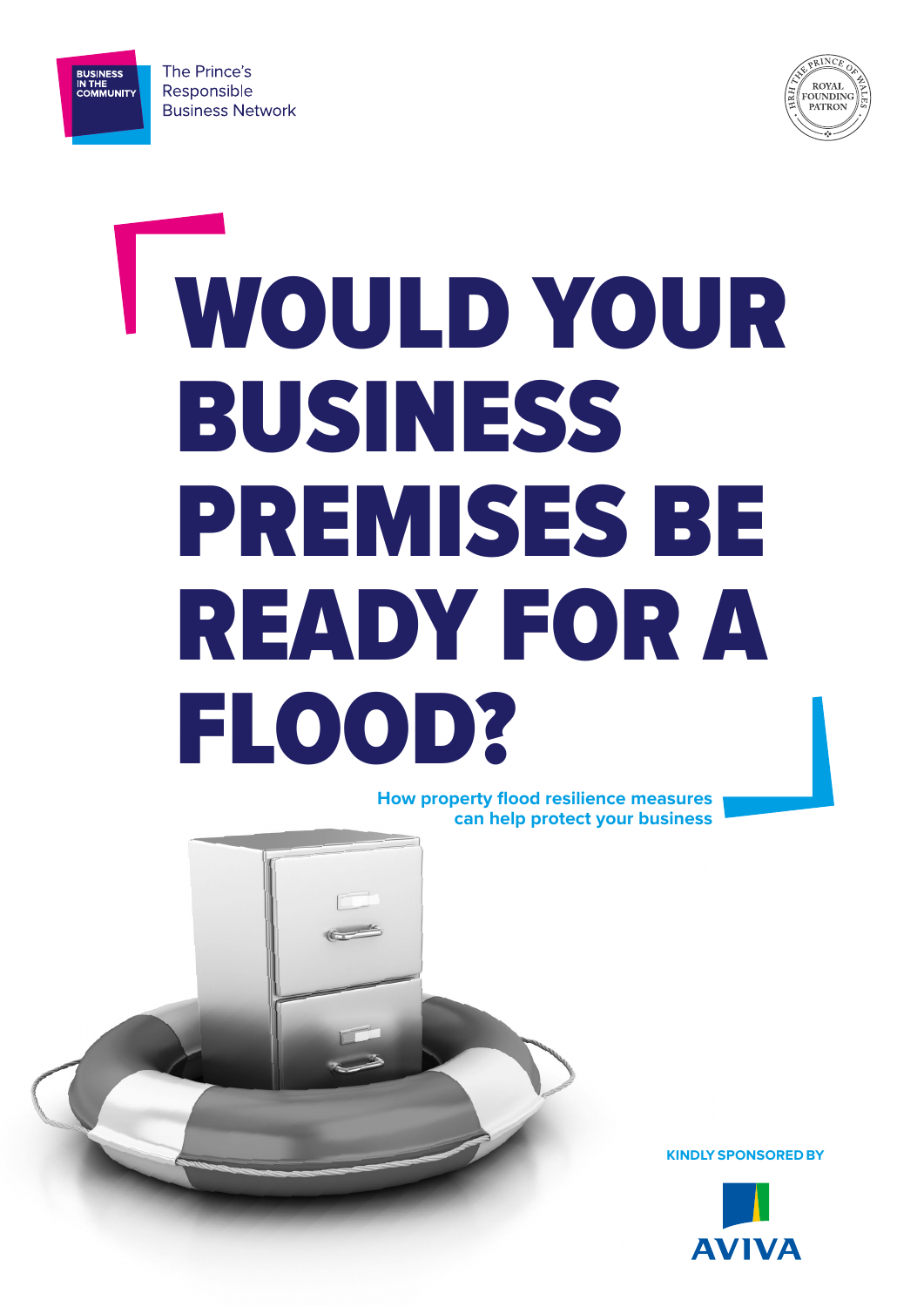# WOULD YOUR BUSINESS PREMISES BE READY FOR A FLOOD?

**The Property Flood Resilience Code of Practice, launched in February 2020 by the Property Flood Resilience Roundtable, provides practical guidance aimed at a range of audiences. We understand the importance of the Code of Practice and have created easy to implement suggestions to summarise and advise small businesses on how to prepare for flooding.**



The average cost of flood damage to businesses in the 2013/2014 floods<sup>1</sup>.



Many businesses in the UK are at risk of flooding, with 40% of businesses failing to re-open after a flood. During 2013/2014 floods, the average cost of flood damage to businesses was £82,000 and on average small businesses lose 50 working days when they are flooded $3$ . However, these costs and the disruption that flooding brings can be minimised by making your business prepared for flooding.



### **HOW CAN PROPERTY FLOOD RESILIENCE HELP MY BUSINESS?**

Flood resilience measures can help reduce damage and speed up recovery by limiting the amount of water that enters your premises and minimising the damage it causes. The Property Flood Resilience Code of Practice has been developed by industry professionals to help you. It outlines good practice measures to make your property better prepared for flooding.

# **WHAT PROPERTY FLOOD RESILIENCE MEASURES COULD HELP MY BUSINESS?**

There are many measures you can implement to make your business premises more flood ready. Here are a few examples:

- Air brick covers to stop water entering through ventilation holes
- Flood barriers on windows and doors
- Adding flood boards or automatic flood barriers to doorways or driveways
- Non-return valves to prevent the back-up of sewage in downstairs bathrooms
- Replacing carpets with hard flooring, such as tiles
- Sealing gaps in external walls and entry points
- Keep external drains and gullies maintained and accessible
- Keep plug sockets and electrical equipment above the height of potential flood water

<sup>1</sup> Environment Agency. 2018. Estimating the economic costs of the 2015 to 2016 winter floods: [www.gov.uk/government/publications/floods-of-winter-2015-to-2016-estimating-the-costs](http://www.gov.uk/government/publications/floods-of-winter-2015-to-2016-estimating-the-costs) 2 Rainbow International Restoration. 2019. Flooding Statistics UK: [www.rainbow-int-franchise.co.uk/flooding-statistics-uk](http://www.rainbow-int-franchise.co.uk/flooding-statistics-uk )

<sup>3</sup> Crichton, D. 2006. "Climate Change and its effects on Small Businesses in the UK.[" Published](http://www.greensuffolk.org/assets/Greenest-County/Adaptation/General/Business/SMEs-Climate-Change.p) by AXA Insurance UK: [http://www.greensuffolk.org/assets/Greenest-County/Adaptation/General/Business/SMEs-Climate-Change.pdf](http://www.greensuffolk.org/assets/Greenest-County/Adaptation/General/Business/SMEs-Climate-Change.p)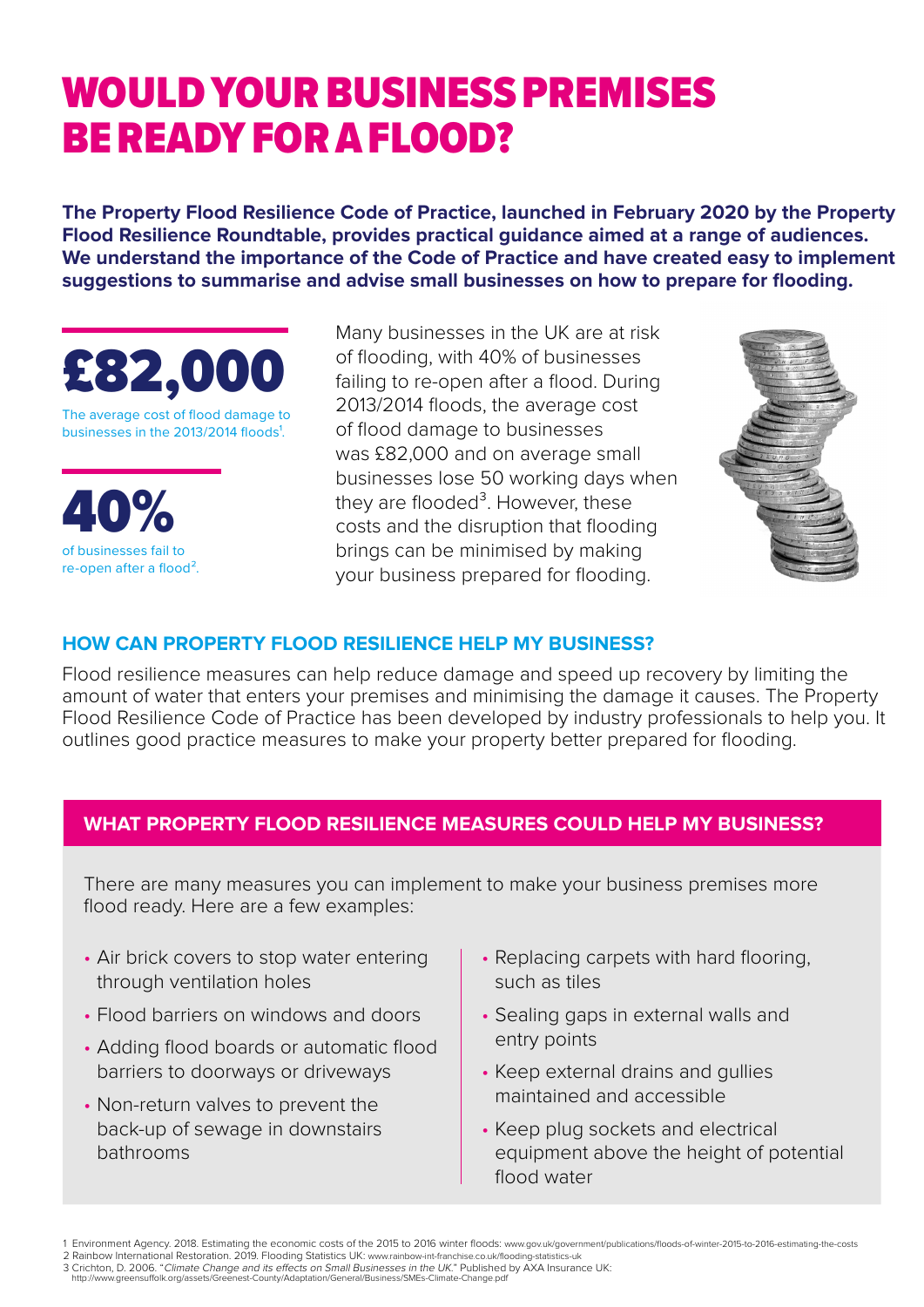#### **Before installing any measures, the Code of Practice advises business owners to have a professional survey of their property undertaken to ensure the right measures are chosen for you and your property.**

You can find the Code of Practice here **[www.ciria.org/copforpfr](http://www.ciria.org/copforpfr)**

There is also lots of information on how to be prepared for a flood at **www[.floodguidance.co.uk](http://www.floodguidance.co.uk)** and the [Property Flood Resilience E-magazine](https://bit.ly/36Qw9RJ) **www.bit.ly/36Qw9RJ** demonstrates what many property flood resilience measures look like in-situ.

## **WHAT OTHER STEPS CAN I TAKE TO HELP MAKE MY BUSINESS FLOOD READY?**

#### **Flood Warnings**

Make sure you are informed about when a flood could occur by signing up to flood alerts so you can take steps to protect your business ahead of a flood. Sign-up here **www.gov.uk/sign-up-for-flood-warnings**

#### **Insurance**

Check you are covered for flooding and how long your income is protected for if your business did have to close.

#### **IT equipment**

Should be placed in suitable locations. Moving equipment upstairs or placing it on raised desks or shelves will reduce the risk of flood water reaching it.

#### **Stock & equipment**

If you store equipment and stock on the premises, ensure that it is kept safe from flood water by installing shelves to keep it off the ground.

#### **Raw materials and finished products**

If you keep raw materials and/or finished products in stock, you may want to consider how much is stored and how long for. Reducing the amount of stock stored on site will reduce the chance of it getting damaged should a flood occur.

#### **Create a Flood Emergency Response Plan**

This should detail the procedures to be adopted if access to the property is denied due to flooding of the surrounding areas and



# **YOU ALSO MAY WANT TO THINK ABOUT:**

- Is there an alternative site for staff to continue working from or can they work from home?
- Is there alternative storage for stock and equipment?
- What would the impact on your customers be if you were unable to provide your product or service?
- Are any of your customers and/or suppliers in a flood risk area? If they flooded what effect would this have on your business?
- Have you got your insurance company's details ready in case you need to make a claim?